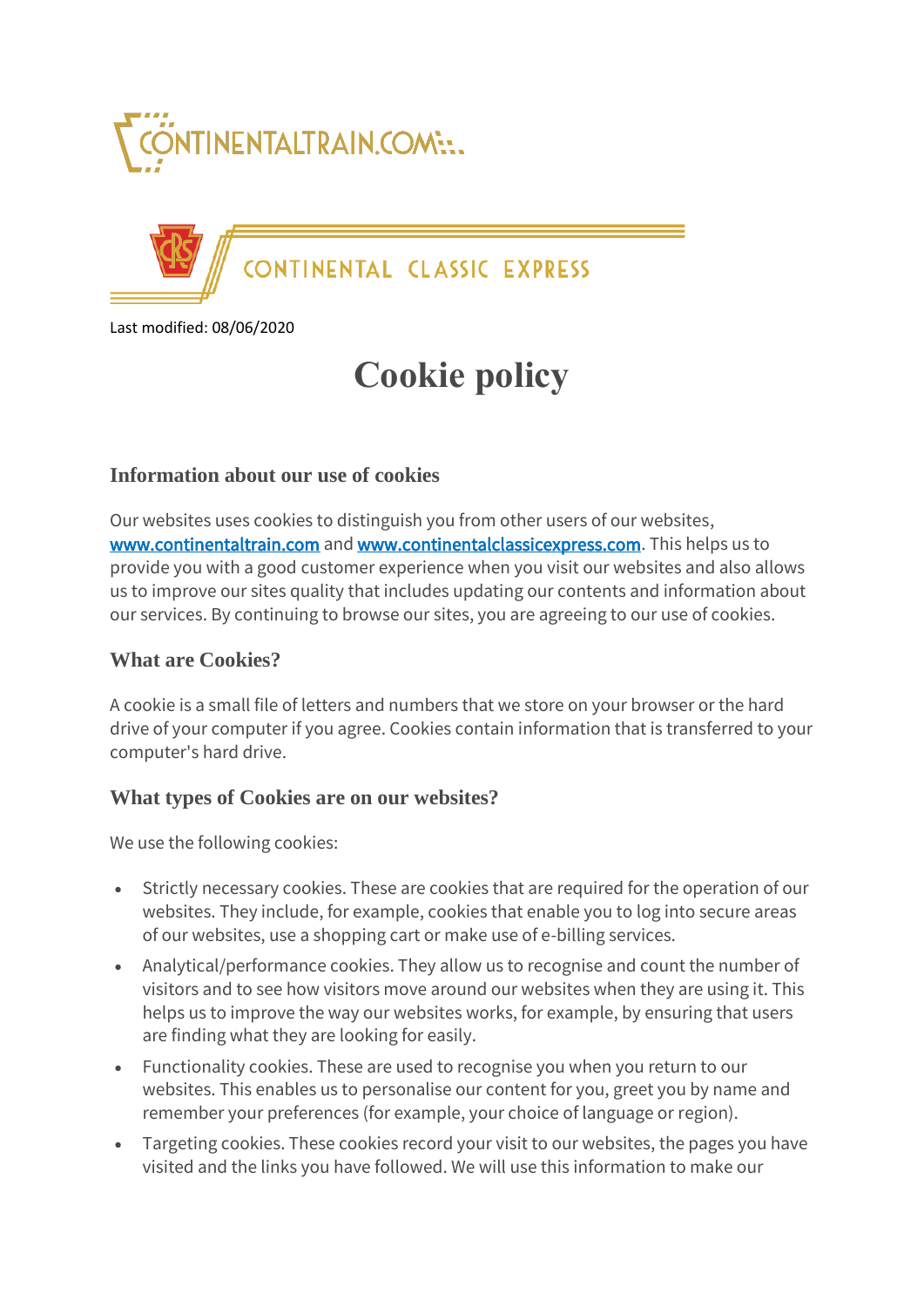websites and the advertising displayed on it more relevant to your interests. We may also share this information with third parties for this purpose.

# **Can I block Cookies?**

You block cookies by activating the setting on your browser that allows you to refuse the setting of all or some cookies.

To find out more about cookies, including how to see what cookies have been set and how to manage and delete them, visit [www.aboutcookies.org](https://www.aboutcookies.org/) or [www.allaboutcookies.org](http://www.allaboutcookies.org/).

To opt out of being tracked by Google Analytics across all websites visit <http://tools.google.com/dlpage/gaoptout>.

## **How long do Cookies last?**

Except for essential cookies, all cookies will expire after 365 days.

## **Cookie types**

*Performance cookies*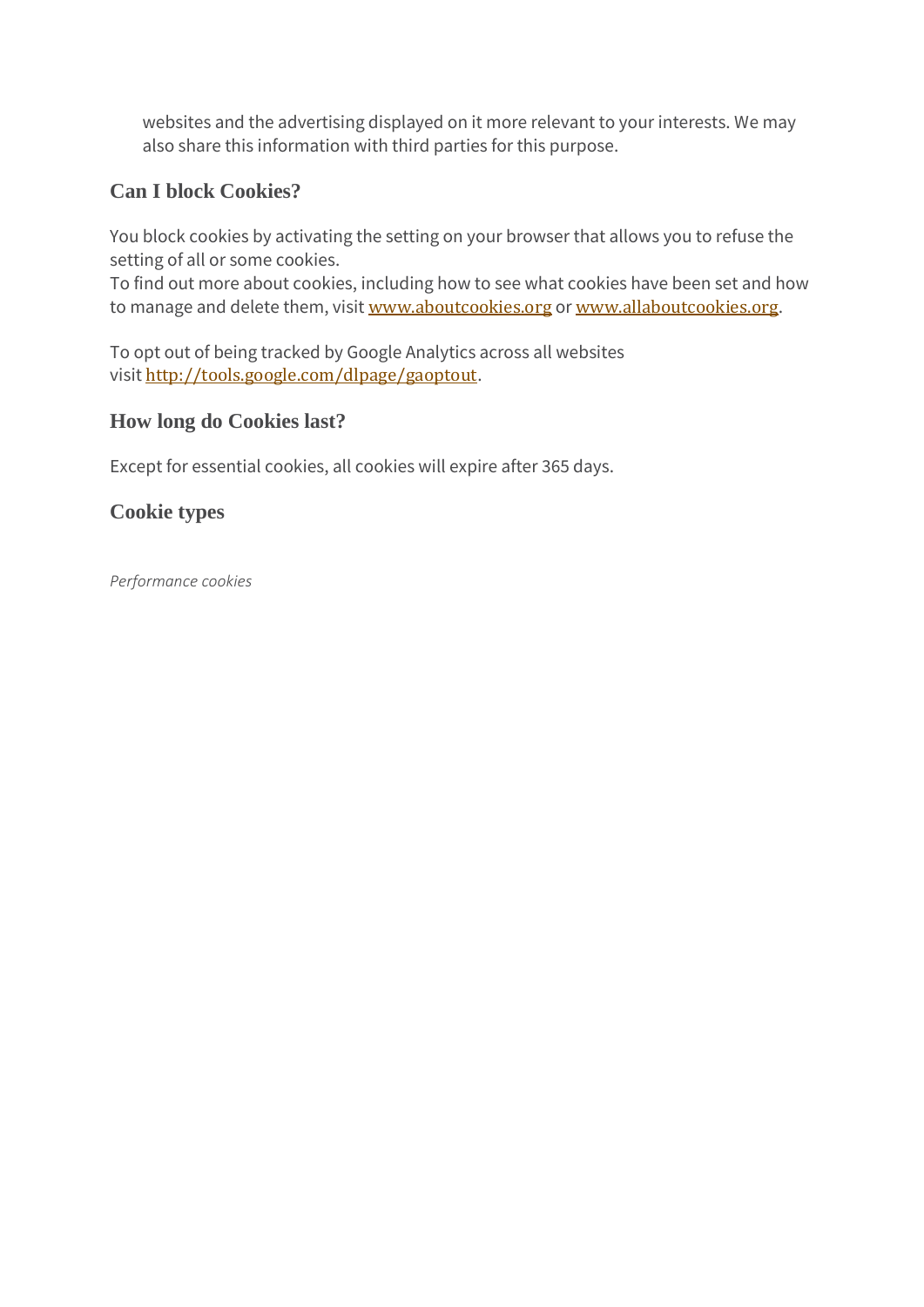| <b>Cookie Name</b> | <b>Purpose</b>                                                                                                                                                                                                                                                                                                                                                                                                                                                                                                                                                             | <b>More information</b>                 |
|--------------------|----------------------------------------------------------------------------------------------------------------------------------------------------------------------------------------------------------------------------------------------------------------------------------------------------------------------------------------------------------------------------------------------------------------------------------------------------------------------------------------------------------------------------------------------------------------------------|-----------------------------------------|
| utmb               | This is one of the four main cookies set by<br>the Google Analytics service which<br>enables website owners to track visitor<br>behaviour and measure site performance.<br>This cookie determines new sessions and<br>visits and expires after 30 minutes. The<br>cookie is updated every time data is sent<br>to Google Analytics. Any activity by a user<br>within the 30 minute life span will count<br>as a single visit, even if the user leaves<br>and then returns to the site. A return after<br>30 minutes will count as a new visit, but a<br>returning visitor. | http://tools.google.com/dlpage/gaoptout |
| utmz               | This is one of the four main cookies set by<br>the Google Analytics service which<br>enables website owners to track visitor<br>behaviour measure of site performance.<br>This cookie identifies the source of traffic<br>to the site - so Google Analytics can tell<br>site owners where visitors came from<br>when arriving on the site. The cookie has<br>a life span of 6 months and is updated<br>every time data is sent to Google<br>Analytics.                                                                                                                     | http://tools.google.com/dlpage/gaoptout |
| $_v$ wo_uuid_v2    | This cookie name is associated with the<br>product Visual Website Optimiser, by USA<br>based Wingify. The tool helps site owners<br>measure the performance of different<br>versions of web pages. This cookie<br>ensures a visitor always sees the same<br>version of a page and is used to track<br>behaviour to measure the performance of<br>different page versions.                                                                                                                                                                                                  | http://tools.google.com/dlpage/gaoptout |
| utmt               | This cookie is set by Google Analytics.<br>According to their documentation it is<br>used to throttle the request rate for the<br>service - limiting the collection of data on<br>high traffic sites. It expires after 10<br>minutes                                                                                                                                                                                                                                                                                                                                       | http://tools.google.com/dlpage/gaoptout |
| _utma              | This is one of the four main cookies set by<br>the Google Analytics service which                                                                                                                                                                                                                                                                                                                                                                                                                                                                                          | http://tools.google.com/dlpage/gaoptout |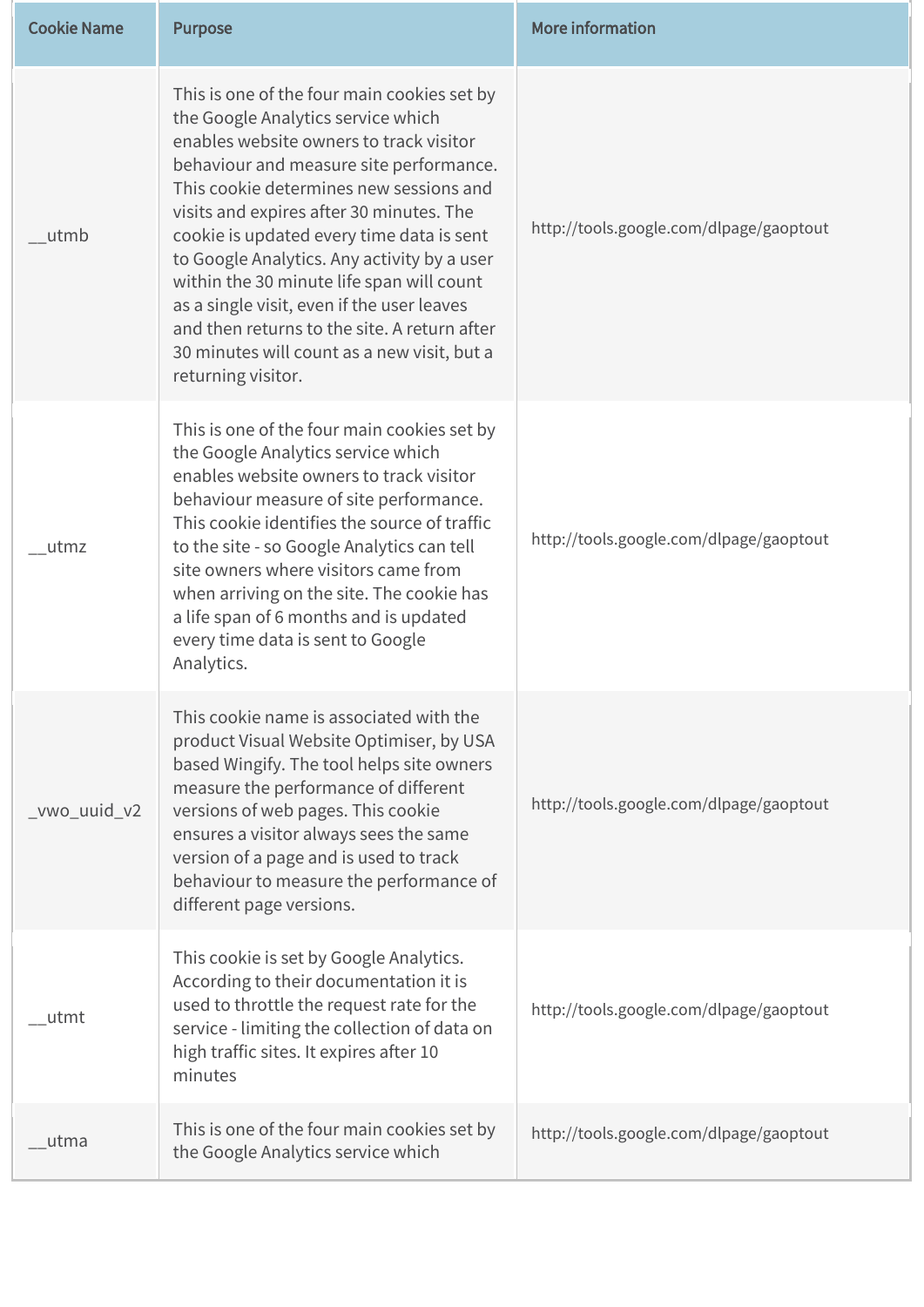|                   | enables website owners to track visitor<br>behaviour and measure site performance.<br>This cookie lasts for 2 years by default<br>and distinguishes between users and<br>sessions. It it used to calculate new and<br>returning visitor statistics. The cookie is<br>updated every time data is sent to Google<br>Analytics. The lifespan of the cookie can<br>be customised by website owners.                                                                                                                                                                                                                                                                                                                              |                                                           |
|-------------------|------------------------------------------------------------------------------------------------------------------------------------------------------------------------------------------------------------------------------------------------------------------------------------------------------------------------------------------------------------------------------------------------------------------------------------------------------------------------------------------------------------------------------------------------------------------------------------------------------------------------------------------------------------------------------------------------------------------------------|-----------------------------------------------------------|
| utmc              | "This is one of the four main cookies set<br>by the Google Analytics service which<br>enables website owners to track visitor<br>behaviour and measure site performance.<br>It is not used in most sites but is set to<br>enable interoperability with the older<br>version of Google Analytics code known<br>as Urchin. In this older versions this was<br>used in combination with the __utmb<br>cookie to identify new sessions/visits for<br>returning visitors.<br>When used by Google Analytics this is<br>always a Session cookie which is<br>destroyed when the user closes their<br>browser. Where it is seen as a Persistent<br>cookie it is therefore likely to be a<br>different technology setting the cookie." | http://tools.google.com/dlpage/gaoptout                   |
| <b>JSESSIONID</b> | This domain is controlled by New Relic,<br>which provides a platform for monitoring<br>the performance of web and mobile<br>applications.                                                                                                                                                                                                                                                                                                                                                                                                                                                                                                                                                                                    | https://newrelic.com/termsandconditions/cookie-<br>policy |

#### *Targeting cookies*

| Cookie source | name | <b>Purpose</b>                                                                                        |                                            |
|---------------|------|-------------------------------------------------------------------------------------------------------|--------------------------------------------|
| .facebook.com | datr | This domain is<br>owned by Facebook,<br>which is the world's<br>largest social<br>networking service. | https://www.facebook.com/policies/cookies/ |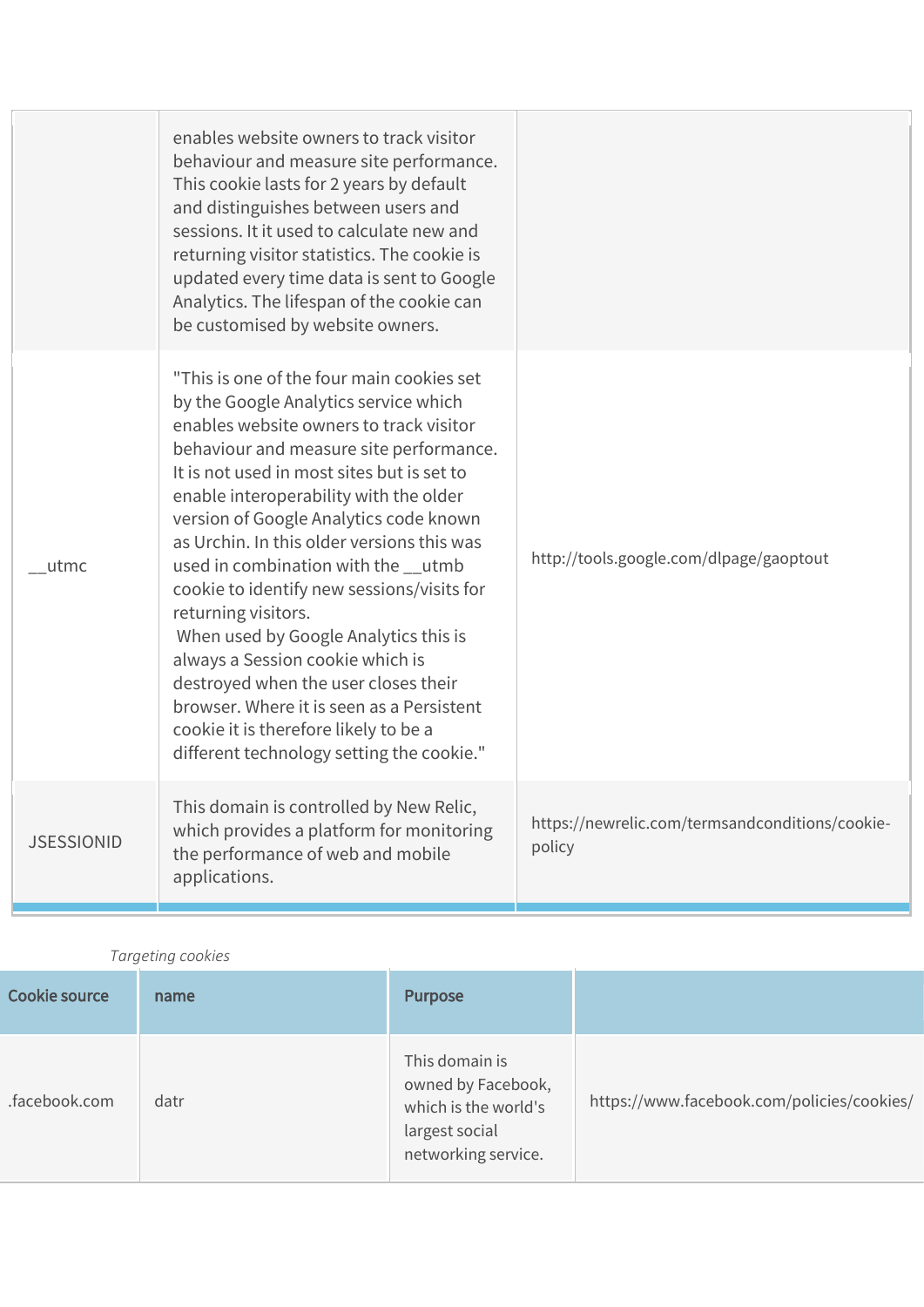| <b>Cookie source</b> | name | <b>Purpose</b>                                                                                                                                                                                                                                                                                                                                                                                                                                                                                                                                                                                                                                                                                                                                                                                                                                                                                                                                                          |  |
|----------------------|------|-------------------------------------------------------------------------------------------------------------------------------------------------------------------------------------------------------------------------------------------------------------------------------------------------------------------------------------------------------------------------------------------------------------------------------------------------------------------------------------------------------------------------------------------------------------------------------------------------------------------------------------------------------------------------------------------------------------------------------------------------------------------------------------------------------------------------------------------------------------------------------------------------------------------------------------------------------------------------|--|
|                      |      | As a third party host<br>provider, it mostly<br>collects data on the<br>interests of users via<br>widgets such as the<br>'Like' button found<br>on many websites.<br>This is used to serve<br>targeted advertising<br>to its users when<br>logged into its<br>services. In 2014 it<br>also started serving<br>up behaviourally<br>targeted advertising<br>on other websites,<br>similar to most<br>dedicated online<br>marketing<br>companies. This<br>cookie identifies the<br>browser connecting<br>to Facebook. It is not<br>directly tied to<br>individual Facebook<br>the user. Facebook<br>reports that it is used<br>to help with security<br>and suspicious login<br>activity, especially<br>around detection of<br>bots trying to access<br>the service.<br>Facebook also say<br>the behavioural<br>profile associated<br>with each datr cookie<br>is deleted after 10<br>days. This cookie is<br>also read via Like and<br>other Facebook<br>buttons and tags |  |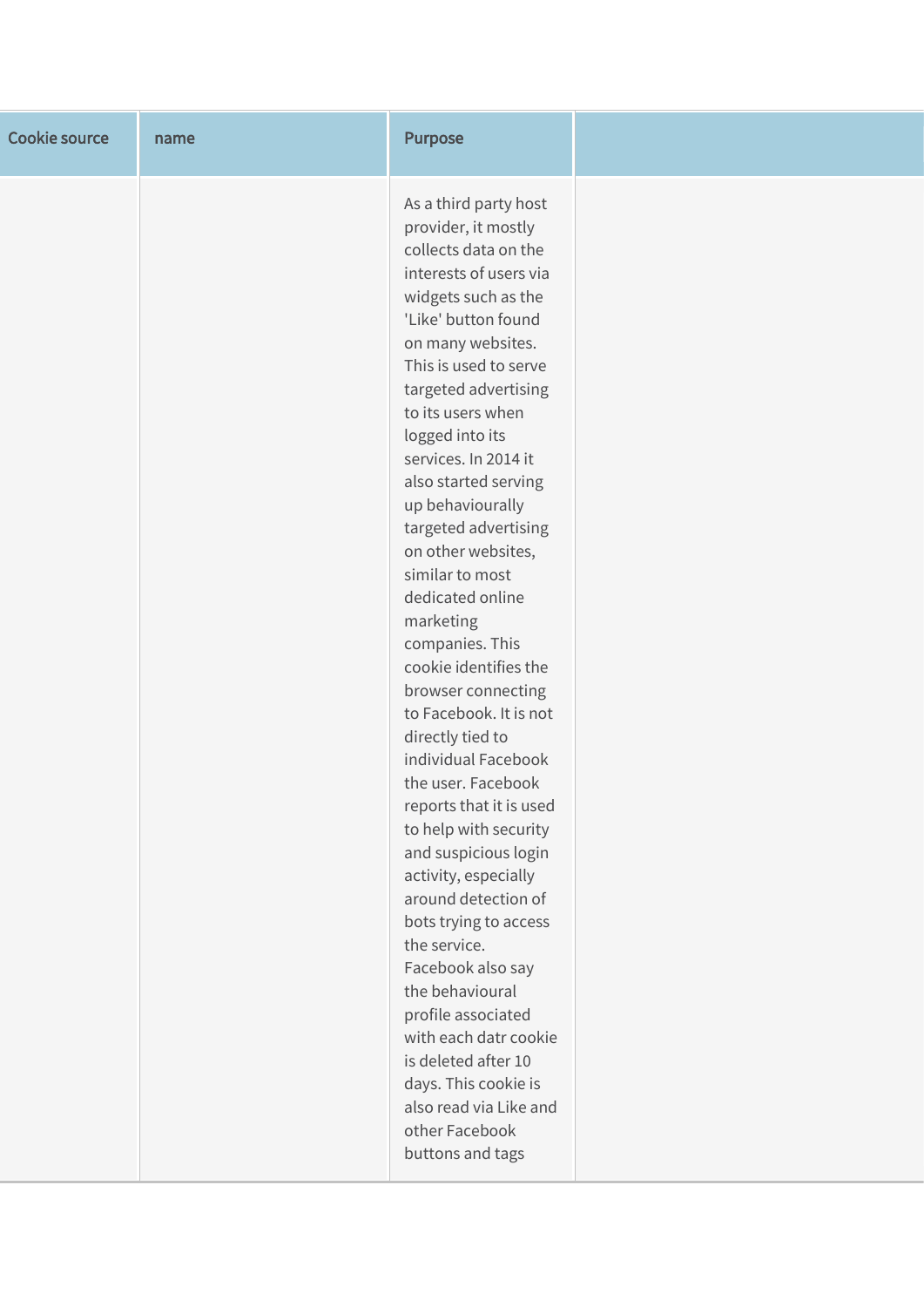| <b>Cookie source</b> | name          | <b>Purpose</b>                                                                                                                                                                                                                                                                                                                                                                                                                                                                                                                                                                                                                                     |                                            |
|----------------------|---------------|----------------------------------------------------------------------------------------------------------------------------------------------------------------------------------------------------------------------------------------------------------------------------------------------------------------------------------------------------------------------------------------------------------------------------------------------------------------------------------------------------------------------------------------------------------------------------------------------------------------------------------------------------|--------------------------------------------|
|                      |               | placed on many<br>different websites.                                                                                                                                                                                                                                                                                                                                                                                                                                                                                                                                                                                                              |                                            |
| .facebook.com        | fr            | This domain is<br>owned by Facebook,<br>which is the world's<br>largest social<br>networking service.<br>As a third party host<br>provider, it mostly<br>collects data on the<br>interests of users via<br>widgets such as the<br>'Like' button found<br>on many websites.<br>This is used to serve<br>targeted advertising<br>to its users when<br>logged into its<br>services. In 2014 it<br>also started serving<br>up behaviourally<br>targeted advertising<br>on other websites,<br>similar to most<br>dedicated online<br>marketing<br>companies. Contains<br>browser and user<br>unique ID<br>combinaton, used for<br>targeted advertising. | https://www.facebook.com/policies/cookies/ |
| .google.com          | <b>APISID</b> | This domain is<br>owned by Google Inc.<br>Although Google is<br>primarily known as a<br>search engine, the<br>company provides a<br>diverse range of                                                                                                                                                                                                                                                                                                                                                                                                                                                                                               | http://tools.google.com/dlpage/gaoptout    |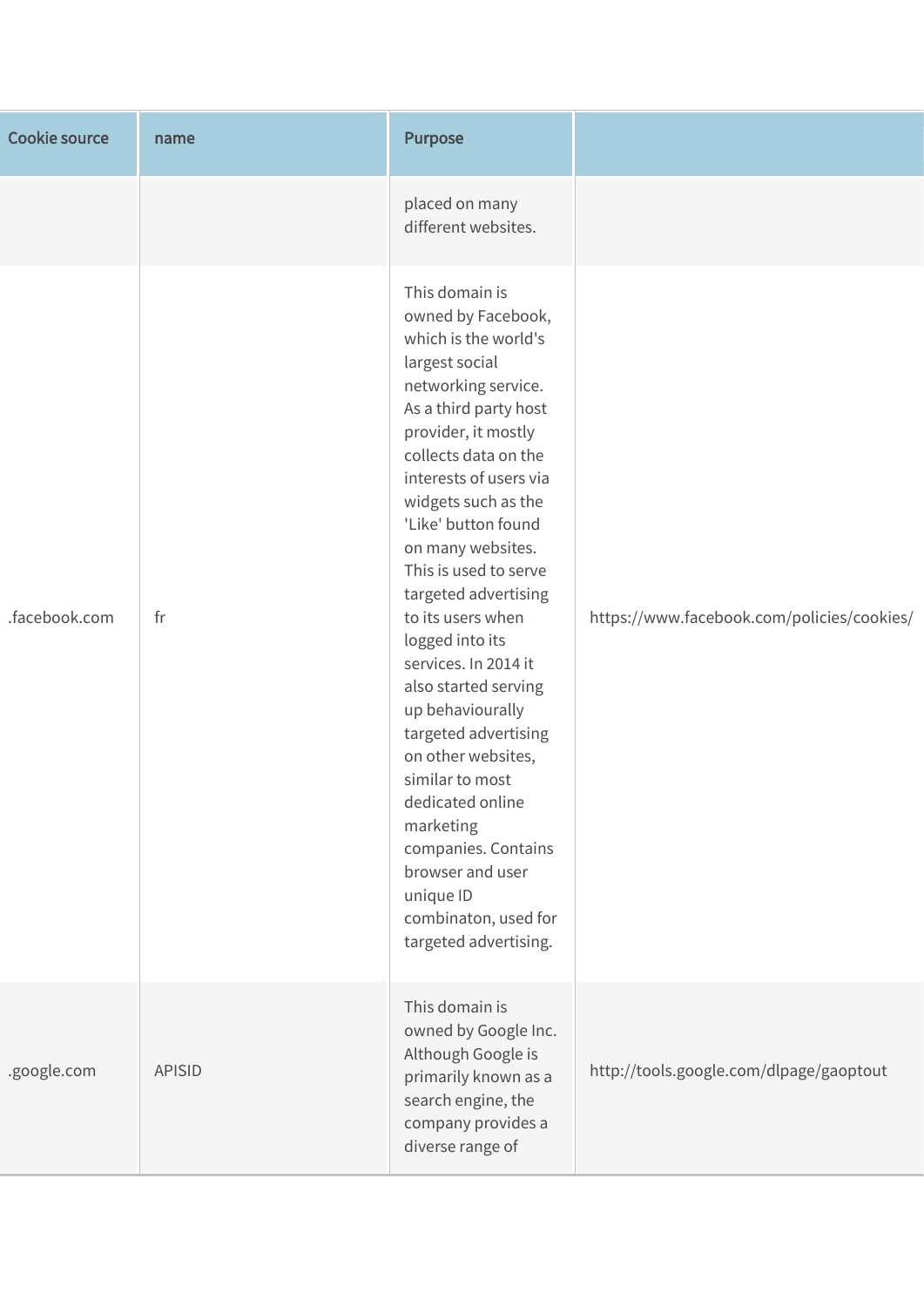| <b>Cookie source</b> | name | <b>Purpose</b>                                                                                                                                                                                                                                                                                                                                                                                                                                                                                                                                                                                   |                                         |
|----------------------|------|--------------------------------------------------------------------------------------------------------------------------------------------------------------------------------------------------------------------------------------------------------------------------------------------------------------------------------------------------------------------------------------------------------------------------------------------------------------------------------------------------------------------------------------------------------------------------------------------------|-----------------------------------------|
|                      |      | products and<br>services. Its main<br>source of revenue<br>however is<br>advertising. Google<br>tracks users<br>extensively both<br>through its own<br>products and sites,<br>and the numerous<br>technologies<br>embedded into many<br>millions of websites<br>around the world. It<br>uses the data<br>gathered from most<br>of these services to<br>profile the interests<br>of web users and sell<br>advertising space to<br>organisations based<br>on such interest<br>profiles as well as<br>aligning adverts to<br>the content on the<br>pages where its<br>customer's adverts<br>appear. |                                         |
| .google.com          | SSID | This domain is<br>owned by Google Inc.<br>Although Google is<br>primarily known as a<br>search engine, the<br>company provides a<br>diverse range of<br>products and<br>services. Its main<br>source of revenue<br>however is<br>advertising. Google                                                                                                                                                                                                                                                                                                                                             | http://tools.google.com/dlpage/gaoptout |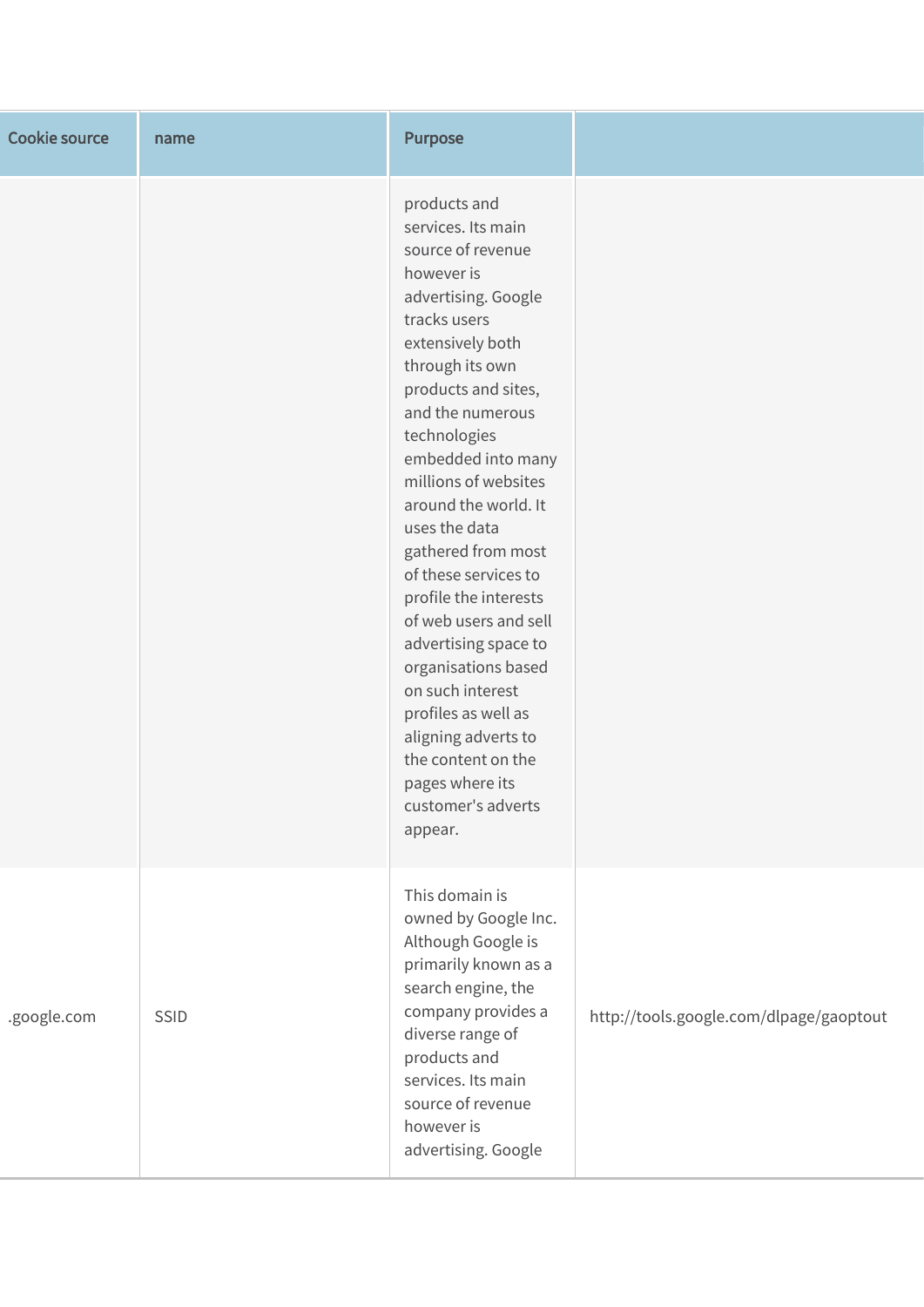| <b>Cookie source</b> | name              | <b>Purpose</b>                                                                                                                                                                                                                                                                                                                                                                                                                                                                                   |                                         |
|----------------------|-------------------|--------------------------------------------------------------------------------------------------------------------------------------------------------------------------------------------------------------------------------------------------------------------------------------------------------------------------------------------------------------------------------------------------------------------------------------------------------------------------------------------------|-----------------------------------------|
|                      |                   | tracks users<br>extensively both<br>through its own<br>products and sites,<br>and the numerous<br>technologies<br>embedded into many<br>millions of websites<br>around the world. It<br>uses the data<br>gathered from most<br>of these services to<br>profile the interests<br>of web users and sell<br>advertising space to<br>organisations based<br>on such interest<br>profiles as well as<br>aligning adverts to<br>the content on the<br>pages where its<br>customer's adverts<br>appear. |                                         |
| .adnxs.com           | anj               | This domain is<br>owned by AppNexus<br>Inc. The company<br>provides a range of<br>online advertising<br>technology and<br>services.                                                                                                                                                                                                                                                                                                                                                              | https://www.appnexus.com/cookie         |
| .doubleclick.net     | $_{\text{1}}$ fbp | This domain is<br>owned by<br>Doubleclick (Google).<br>The main business<br>activity is:<br>Doubleclick is<br>Googles real time                                                                                                                                                                                                                                                                                                                                                                  | http://tools.google.com/dlpage/gaoptout |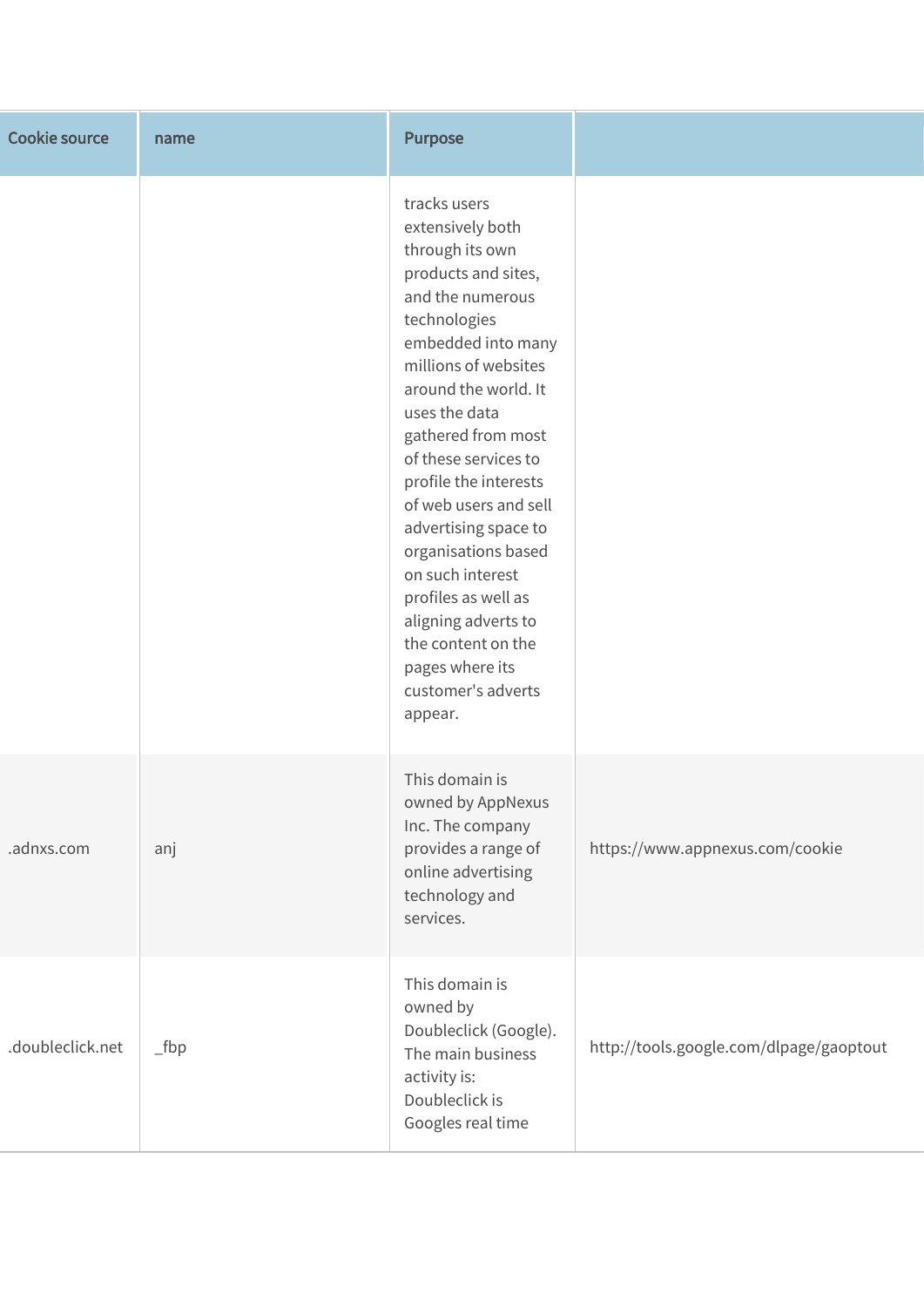| <b>Cookie source</b> | name       | <b>Purpose</b>                                                                                                                                                                                                                                                                                                                                                                               |                                         |
|----------------------|------------|----------------------------------------------------------------------------------------------------------------------------------------------------------------------------------------------------------------------------------------------------------------------------------------------------------------------------------------------------------------------------------------------|-----------------------------------------|
|                      |            | bidding advertising<br>exchange                                                                                                                                                                                                                                                                                                                                                              |                                         |
| .adnxs.com           | uuid2      | This domain is<br>owned by AppNexus<br>Inc. The company<br>provides a range of<br>online advertising<br>technology and<br>services.                                                                                                                                                                                                                                                          |                                         |
| .doubleclick.net     | <b>IDE</b> | This domain is<br>owned by<br>Doubleclick (Google).<br>The main business<br>activity is:<br>Doubleclick is<br>Googles real time<br>bidding advertising<br>exchange                                                                                                                                                                                                                           | http://tools.google.com/dlpage/gaoptout |
| .google.com          | SID        | This domain is<br>owned by Google Inc.<br>Although Google is<br>primarily known as a<br>search engine, the<br>company provides a<br>diverse range of<br>products and<br>services. Its main<br>source of revenue<br>however is<br>advertising. Google<br>tracks users<br>extensively both<br>through its own<br>products and sites,<br>and the numerous<br>technologies<br>embedded into many | http://tools.google.com/dlpage/gaoptout |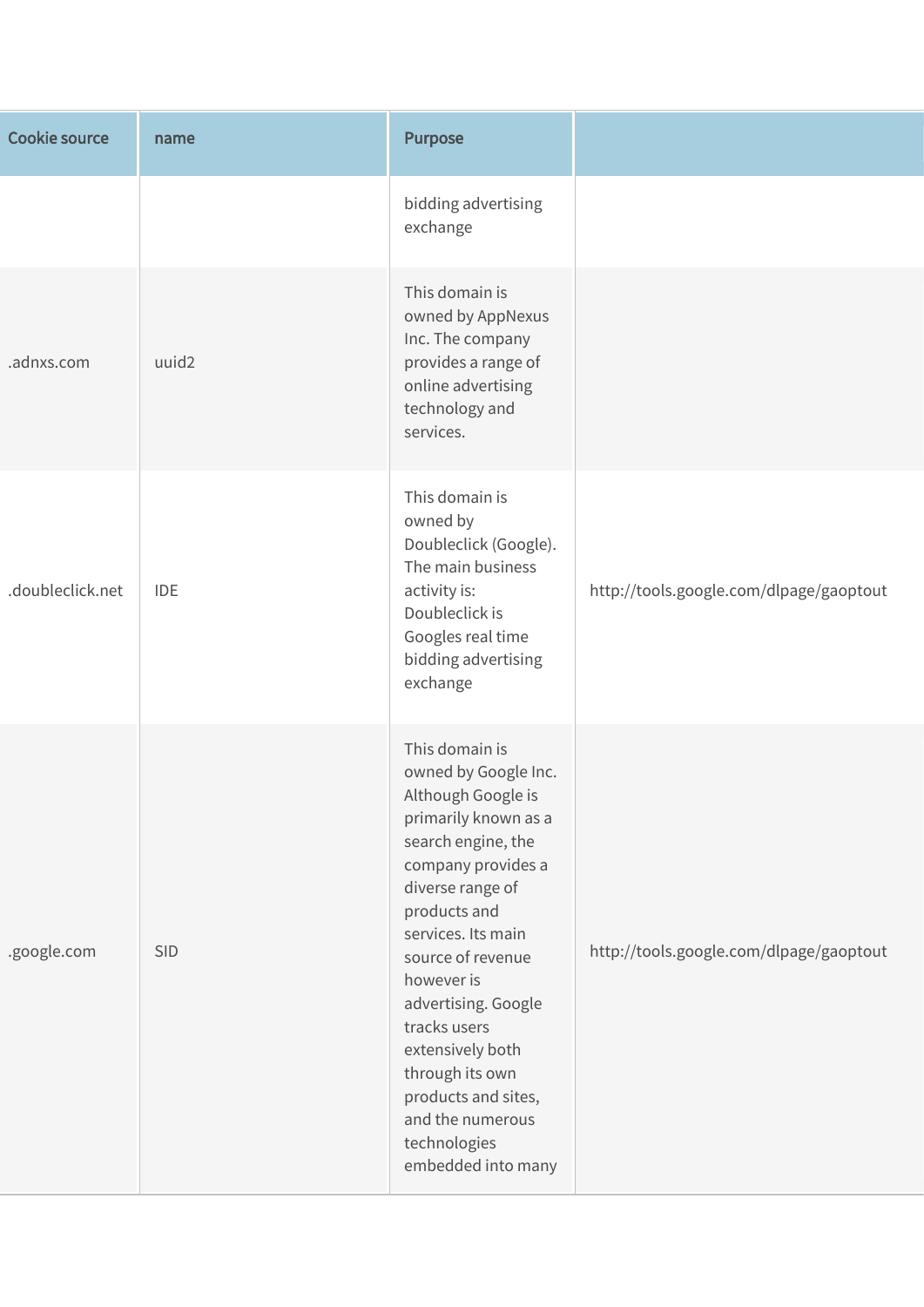| <b>Cookie source</b> | name    | <b>Purpose</b>                                                                                                                                                                                                                                                                                                                                                                                                                                                                                |                                         |
|----------------------|---------|-----------------------------------------------------------------------------------------------------------------------------------------------------------------------------------------------------------------------------------------------------------------------------------------------------------------------------------------------------------------------------------------------------------------------------------------------------------------------------------------------|-----------------------------------------|
|                      |         | millions of websites<br>around the world. It<br>uses the data<br>gathered from most<br>of these services to<br>profile the interests<br>of web users and sell<br>advertising space to<br>organisations based<br>on such interest<br>profiles as well as<br>aligning adverts to<br>the content on the<br>pages where its<br>customer's adverts<br>appear. This cookie is<br>used by Google in<br>combination with<br>HSID to verify a<br>Google user account<br>and most recent<br>login time. |                                         |
| .google.com          | SAPISID | This domain is<br>owned by Google Inc.<br>Although Google is<br>primarily known as a<br>search engine, the<br>company provides a<br>diverse range of<br>products and<br>services. Its main<br>source of revenue<br>however is<br>advertising. Google<br>tracks users<br>extensively both<br>through its own<br>products and sites,<br>and the numerous<br>technologies                                                                                                                        | http://tools.google.com/dlpage/gaoptout |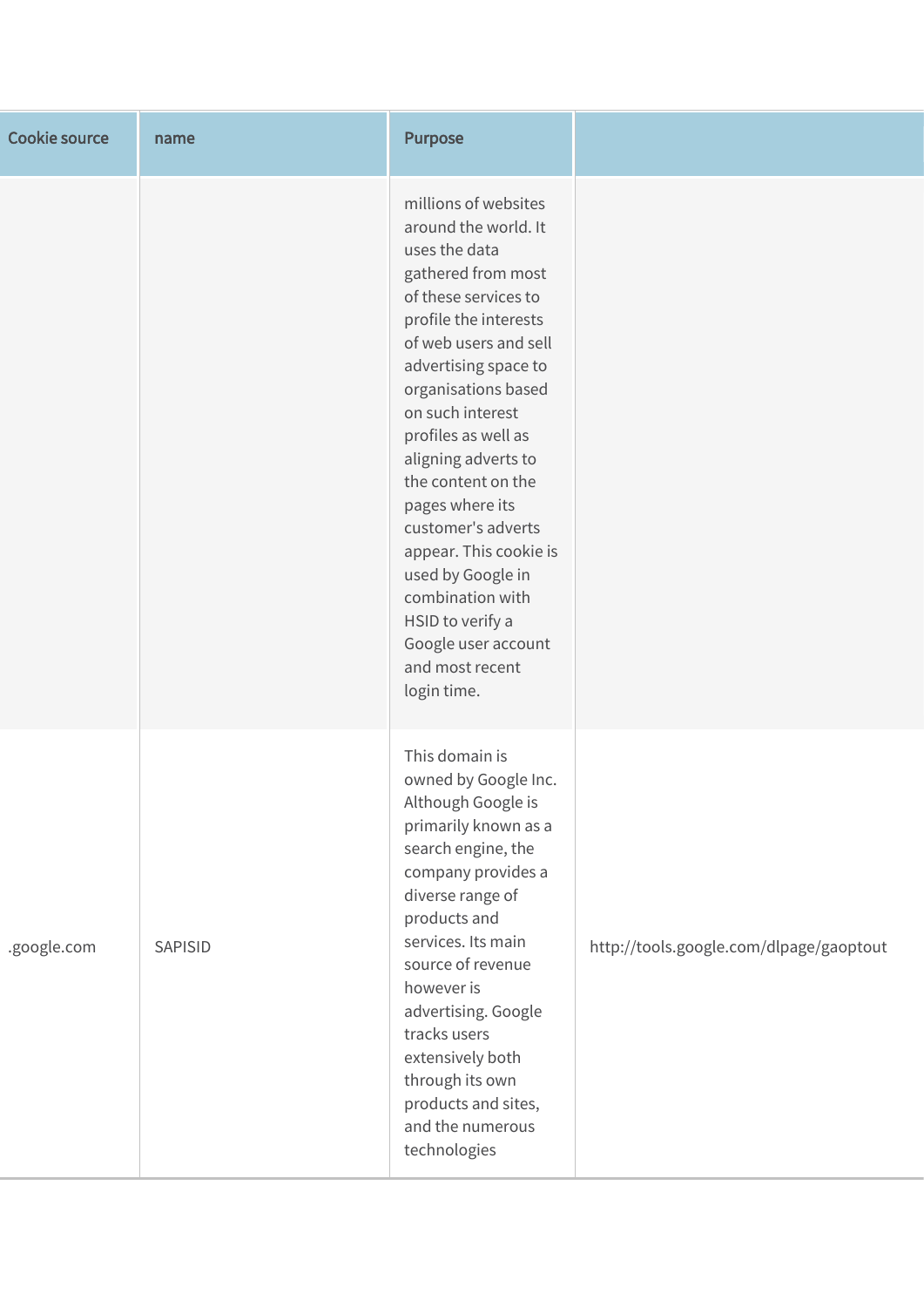| <b>Cookie source</b> | name        | <b>Purpose</b>                                                                                                                                                                                                                                                                                                                                                                 |                                         |
|----------------------|-------------|--------------------------------------------------------------------------------------------------------------------------------------------------------------------------------------------------------------------------------------------------------------------------------------------------------------------------------------------------------------------------------|-----------------------------------------|
|                      |             | embedded into many<br>millions of websites<br>around the world. It<br>uses the data<br>gathered from most<br>of these services to<br>profile the interests<br>of web users and sell<br>advertising space to<br>organisations based<br>on such interest<br>profiles as well as<br>aligning adverts to<br>the content on the<br>pages where its<br>customer's adverts<br>appear. |                                         |
| .doubleclick.net     | id          | This domain is<br>owned by<br>Doubleclick (Google).<br>The main business<br>activity is:<br>Doubleclick is<br>Googles real time<br>bidding advertising<br>exchange                                                                                                                                                                                                             | http://tools.google.com/dlpage/gaoptout |
| .google.com          | <b>HSID</b> | This domain is<br>owned by Google Inc.<br>Although Google is<br>primarily known as a<br>search engine, the<br>company provides a<br>diverse range of<br>products and<br>services. Its main<br>source of revenue<br>however is<br>advertising. Google                                                                                                                           | http://tools.google.com/dlpage/gaoptout |